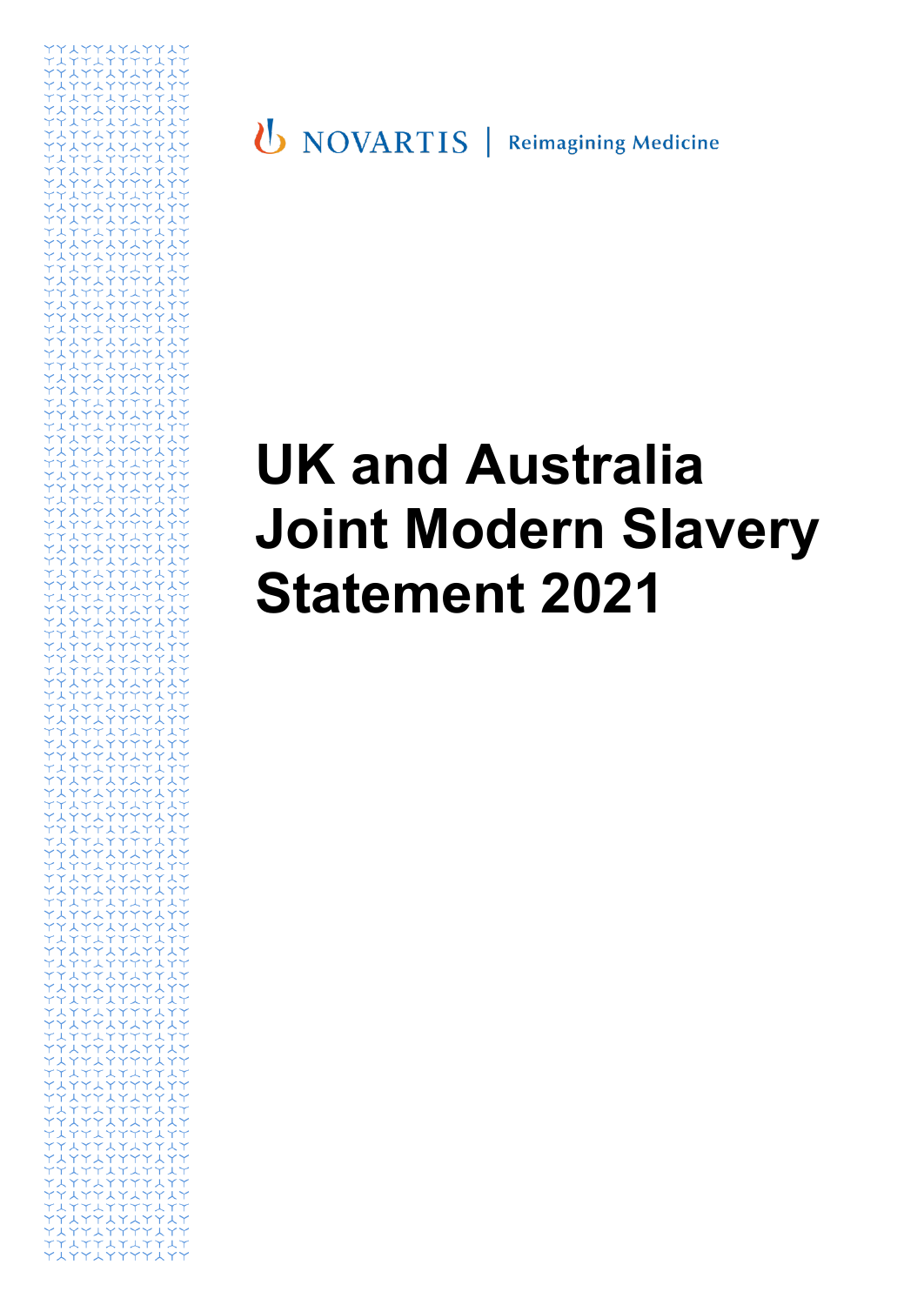This Statement is made in accordance with the Australian *Modern Slavery Act 2018 (Cth)* (Australian MSA) and the United Kingdom's *Modern Slavery Act 2015* (UK MSA). This is Novartis' second Modern Slavery Statement under the Australian MSA and our sixth under the UK MSA. It covers the period 1 January 2021 to 31 December 2021.

This Statement is a joint statement made on behalf of the Australian MSA and UK MSA reporting entities listed in Appendix I. Unless expressly stated otherwise, references to 'we', 'us' and 'our' refer to the Novartis Group as a whole including the reporting entities listed in Appendix I and their owned and controlled entities. A table setting out how this Statement addresses the Australian MSA and UK MSA reporting criteria is in Appendix II.

We are committed to respecting human rights in accordance with the United Nations Guiding Principles on Business and Human Rights (UNGPs). Our commitment includes all internationally recognized human rights, including those contained in the International Bill of Human Rights.<sup>1</sup> We are also signatories to the United Nations Global Compact and uphold its 10 Principles.

For more information on our Human Rights Commitments, see our [Human Rights Commitment](https://www.novartis.com/sites/novartis_com/files/novartis-human-rights-commitment-statement.pdf)  [Statement.](https://www.novartis.com/sites/novartis_com/files/novartis-human-rights-commitment-statement.pdf)

We have made progress addressing modern slavery risks over the last year and remain committed to continually improving our policies and practices related to modern slavery going forward.

# **1. Business Structure, Operations, and Supply Chains**

## **Our Structure and Operations**

Novartis is a global medicines company headquartered in Switzerland. Our purpose is to reimagine medicine to improve and extend people's lives. We use innovative science and technology to address some of society's most challenging healthcare issues. We discover and develop breakthrough treatments and find new ways to deliver them to as many people as possible. Our strategy is to build a focused medicines company powered by technology leadership in research and development, world-class commercialization, global access, and data science.

We have two global operating divisions: Innovative Medicines, which specializes in patentprotected medicines, and Sandoz, which sells generics and biosimilars. These divisions are supported by our research and development teams, manufacturing operations, business services and technology organization, and our corporate functions.

As of December 31, 2021 Novartis, had a global workforce of 108,514 employees. Its Australian reporting entities have a workforce of 621 employees and 71 contractors, and its UK reporting entities have a workforce of 1,293 employees and 539 contractors.

For more information on our business structure, workforce, and operations see: [Who we are -](https://www.reporting.novartis.com/novartis-in-society/our-approach/who-we-are.html) [Novartis in Society Integrated Report 2021](https://www.reporting.novartis.com/novartis-in-society/our-approach/who-we-are.html)

## **Our Supply Chain**

We procure a range of goods and services through our supply chains to support our business activities, relying heavily on suppliers for active pharmaceutical ingredients, dose formulation and packaging. For more information on our supplier spend in 2021, see: [Supplier spend 2021](https://www.reporting.novartis.com/novartis-in-society/appendices/supplier-spend-2021.html)  - [Novartis in Society Integrated Report 2021](https://www.reporting.novartis.com/novartis-in-society/appendices/supplier-spend-2021.html)

<sup>1</sup> Consisting of the Universal Declaration of Human Rights, the International Covenant on Civil and Political Rights and the International Covenant on Economic, Social and Cultural Rights, and the International Labour Organization's (ILO) Declaration on Fundamental Principles and Rights at Work.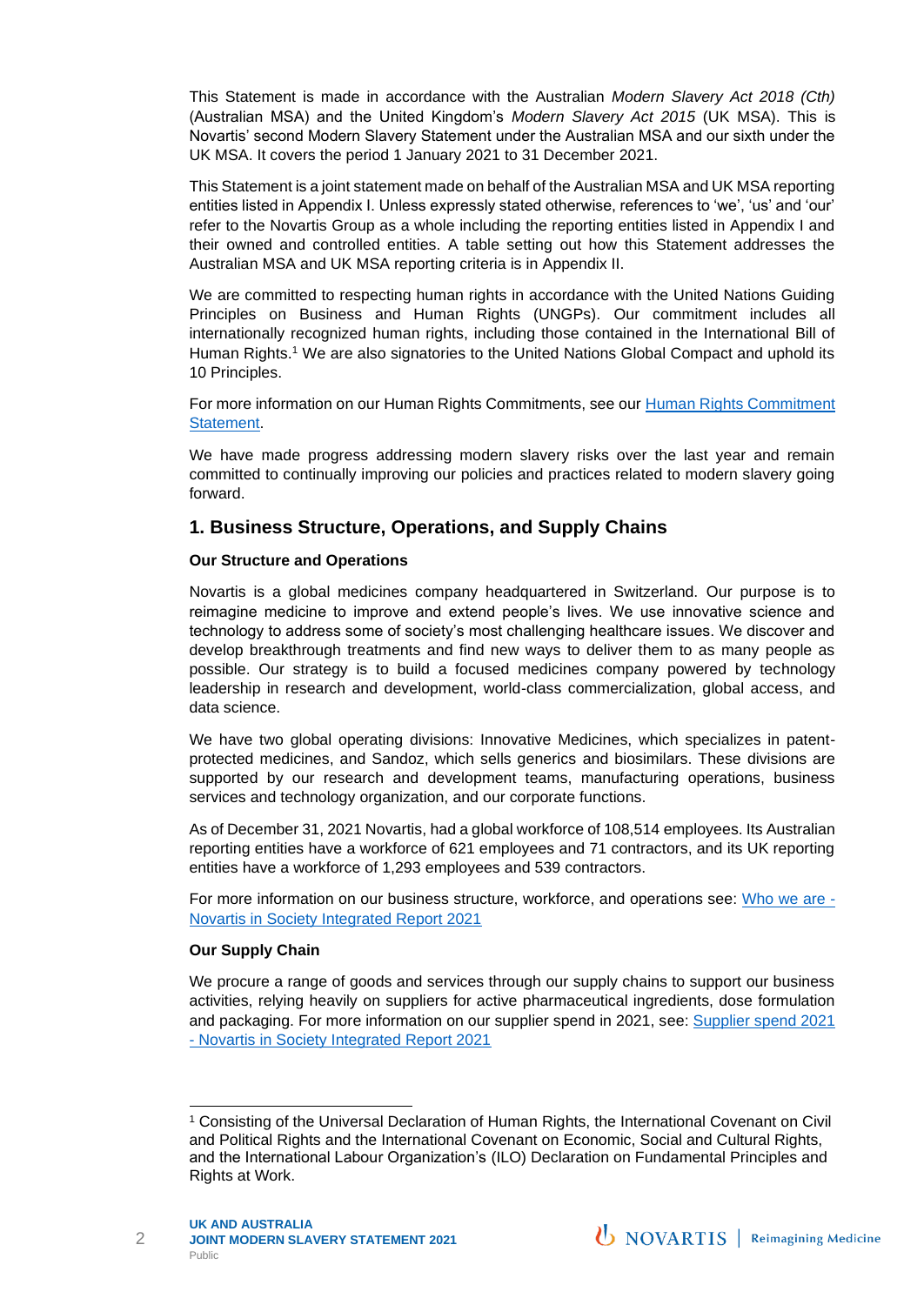# **2. Identifying and Assessing Modern Slavery Risks**

Modern slavery is an umbrella term encompassing the risks posed by forced labor, prison labor, indentured labor, bonded labor, debt servitude, state-imposed forced labor and the worst forms of trafficking where coercion, threats or deception are used to intimidate, penalize or deceive workers thereby creating situations of involuntary work and exploitation. Modern slavery may also be associated with the worst forms of child labor.

We are committed to identifying and addressing modern slavery risks in both our operations and supply chains.

#### **Risks in Our Own Operations**

Based on our risk assessments of Novartis' operations globally, we believe there is a low risk of modern slavery in our own operations. Our conclusion is based on the in-country Human Rights Impact Assessments (HRIAs) we have conducted with the support of a third party in Brazil, China, Egypt, India, Malaysia, Singapore, and Turkey since 2017. These countries (in which we have a significant operational footprint) were selected for HRIAs because they have higher human rights, including modern slavery, risks. The assessments involved engagement with over 200 employees, 40 staff representing management and employees at our third parties and 12 civil society organizations. A range of human rights topics relevant to our business, including child labor, forced labor, working hours and overtime were assessed. The assessments did not identify any actual modern slavery incidents in our own operations.

Additionally, we have conducted targeted human rights risk and impact assessments in specific parts of our business such as third party labor rights, procurement operations, clinical trials and our grievance mechanism, among other areas which have further informed our understanding of human rights and modern slavery risks.

#### **Risks in Our Supply Chain**

#### *Third Party Risk Management (TPRM) Framework*

Novartis' overall approach to labor rights risk identification and management in our supply chains is through our TPRM program, which is risk-based and enables us to ensure that our expectations of our direct third party suppliers, including our human rights expectations, are addressed at the earliest stages of the third party selection process. It also enables us to better understand and address our existing and emerging risks related to third parties, including those risks related to modern slavery. The focus of our program is to go beyond monitoring third parties' ability to comply with Novartis standards, to promoting real change that ensures third parties operating in our source countries respect workers' rights.

For labor rights assessments of third parties, an artificial intelligence tool analyses two risk factors to assign all third parties a high, medium, or low labor rights risk: (1) country labor rights risks using human rights indices, including data on child labor, young workers, decent wages, decent working hours, discrimination in the workplace, forced labor, freedom of association and collective bargaining and (2) procurement category risk, which is determined based on a range of labor rights risk factors and subject to ongoing review by TPRM labor rights team - for further information on procurement categories that present the highest risk of modern slavery for our business, see *Targeted Modern Slavery Risk Analysis* below.

**For Low-Risk Third Parties:** A negative media screening is conducted which considers allegations relating to modern slavery. If red flags are identified, third parties are required to complete a Third Party Risk Questionnaire (TPRQ) and may be required to implement Corrective and Preventative Action Plans (CAPAs) should serious risks be identified.

**For Medium and High-Risk Third Parties:** Medium and high-risk third parties are required to complete a TPRQ. TPRQs include specific human rights and modern slavery questions ranging from responsible recruitment practices, verification of workers' ages, compensation for overtime work, and policies relating to labor practices. We review the completed TPRQ and if areas of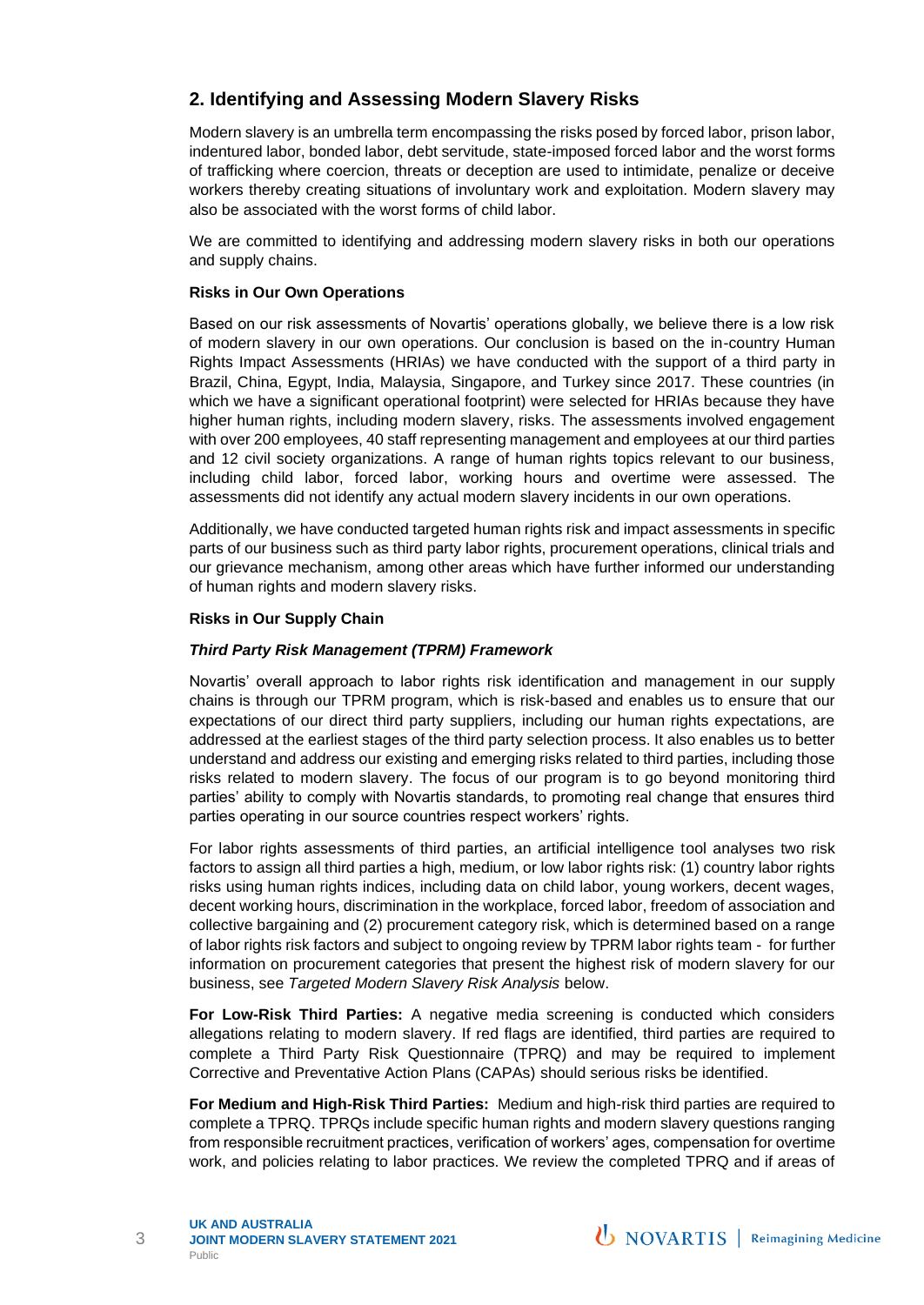non-conformance with our Third party Code are identified, the third party will be engaged to develop a time bound CAPA. CAPAs may be completed before contracting with a third party as well as after they are on-boarded. CAPAs are monitored by the TPRM labor rights team to track and record evidence of remediation. Enforcement actions including termination may be considered for third parties that are unable to meet the requirement set out in a plan. In some cases, CAPAs are complemented by on-site auditing and monitoring activities as determined necessary by the TPRM team. CAPAs may also be generated based on audit findings.

#### *Targeted Modern Slavery Risk Analysis*

In addition to the TPRM framework, we regularly assess our supply chain specifically for modern slavery risks. We assess risks in our supply chain by considering two factors: (1) procurement category risk and (2) country risk factors.

The following procurement categories have been identified as presenting the highest risk of modern slavery in our supply chains (in no particular order):

- Active Pharmaceutical Ingredients (API), Formulations, Contract Manufacturing Organizations (CMO), and Injectables manufacturing units
- Labor supply involving the use of recruitment agencies
- Real estate and facility services involving informal, short-term and low-skilled labor, which could include catering, maintenance and construction, and grounds keeping personnel
- Raw material agricultural inputs that we use to manufacture our medicines
- Packaging materials
- **Glassware**
- Human biological material
- Transport, logistics, and warehousing service supply
- Personal protective equipment

These categories were identified by evaluating our procurement activities against data generated from several sources, including: (1) outputs from our TPRM framework; (2) participation in external working groups such as the Pharmaceutical Supply Chain Initiative (PSCI) Human Rights and Labor Subcommittee and the Business for Social Responsibility (BSR) Human Rights Working Group; and (3) publicly available sources including the annual U.S. Department of State Trafficking in Persons Report, resources from organizations such as Walk Free and the Business and Human Rights Resource Center, and regular media scans for emerging modern slavery risks.

In 2021, we finalized a human rights country risk assessment tool, which prioritizes human rights risks, including modern slavery, in countries around the world. The tool is comprised of 14 publicly available data sources including the Global Slavery Index, International Trade Union Confederation Global Rights Index, and Children's Rights and Business Atlas. We use this tool to help focus our human rights risk assessments and inform us of risks that may arise beyond our direct suppliers (as we recognize that goods and services supplied by our direct suppliers may not be sourced from or manufactured in the countries where our direct suppliers are located, but countries that may have a higher risk of modern slavery).

# **3. Addressing Modern Slavery Risks**

We are committed to addressing modern slavery risks in both our operations and supply chains**.**

## **Policies**

 $\Delta$ 

We have clear and well-defined policies, guidelines, and standards relevant to our human rights, including modern slavery approach. These include:

[Novartis Code of Ethics](https://www.novartis.com/sites/novartis_com/files/code-of-ethics-english.pdf) which sets out our commitment to conduct business in a manner that respects the rights and dignity of all people.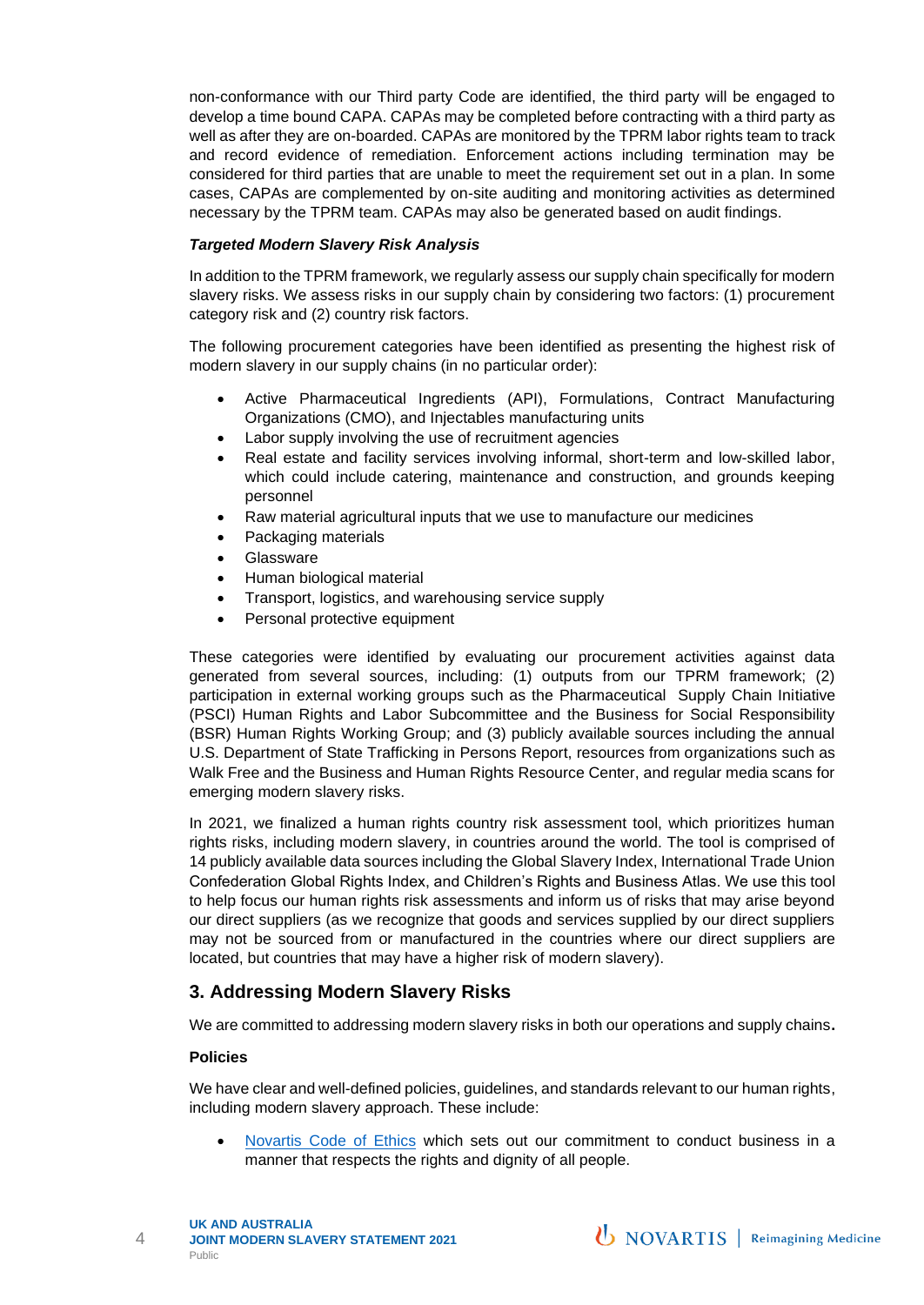- [Novartis Human Rights Commitment Statement](https://www.novartis.com/sites/novartis_com/files/novartis-human-rights-commitment-statement.pdf) which sets out our commitment to implementing the UNGPs and identifies labor rights (including forced labor) in our ownand third party operations as one of our salient human rights issues.
- [Global Guideline on People and Organizational Principles and Labor Right Practices,](https://www.novartis.com/sites/novartis_com/files/global-guideline-on-po-principles-and-labor-rights-practices.pdf) which sets out our commitment not to use forced labor, including bonded, indentured or involuntary prison labor, or engage in any form of forced labor or human trafficking in our own operations.
- [Third Party Code,](https://www.novartis.com/sites/novartis_com/files/novartis-third-party-code-v-2.pdf) which states that third parties shall not use forced labor, including bonded, indentured or involuntary prison labor, or engage in any form of forced labor or human trafficking.

## **Governance**

Governance and oversight for our policies, guidelines, and standards (including those covering human rights and modern slavery) are the responsibility of the Global Policy Board, cosponsored by the Chief Ethics, Risk and Compliance Officer (CERCO) and Chief Legal Officer.

Overall accountability for implementation of our human rights program, including our approach to modern slavery, sits with Novartis' CERCO who is a member of the Novartis Executive Committee. The executive-level Trust & Reputation Committee, chaired by the Novartis CEO, has endorsed our overall approach to managing human rights, including modern slavery risks.

A dedicated Human Rights team sits within the global Ethics, Risk and Compliance (ERC) function and is responsible for the implementation of Novartis' human rights strategy. A dedicated TPRM labor rights team is responsible for screening potential and existing direct suppliers across several risk criteria, including labor rights and modern slavery risks, and for managing CAPAs with third parties. The human rights and TPRM labor rights teams work closely together to address modern slavery risks when needed.

#### **Addressing Modern Slavery Risks**

## *Third Party Expectations*

We are committed to working with third parties who operate in a manner that is consistent with our values and ethical principles. Interactions with third parties at Novartis are governed by our [Third Party Code.](https://www.novartis.com/sites/novartis_com/files/novartis-third-party-code-v-2.pdf) We identify, assess, monitor and mitigate risk associated with suppliers through our TPRM framework. For more information about our TPRM framework see[: Managing](https://www.reporting.novartis.com/novartis-in-society/our-performance/embrace-operational-excellence/managing-our-supply-chain-responsibly.html)  our supply chain responsibly - [Novartis in Society Integrated Report 2021.](https://www.reporting.novartis.com/novartis-in-society/our-performance/embrace-operational-excellence/managing-our-supply-chain-responsibly.html)

Our Third Party Code is incorporated into our standard supplier contract terms with third parties, regardless of whether the third party is low, medium, or high-risk. These contractual terms give us the right to conduct an audit to monitor compliance with the Third Party Code, as well as the right to immediately terminate an agreement for non-compliance with the Third Party Code (whether identified in an audit or otherwise).

Additionally, in Australia, Novartis Pharmaceuticals Australia Pty Limited and Sandoz Pty Ltd procurement contracts require third parties to comply with the Australian MSA. Our UK reporting entities' third party contracts require third parties to comply with the UK MSA and the Labour Standards Assurance System.<sup>2</sup>

#### *TPRM Risk Findings*

In 2021, TPRM screened 12,064 third parties of which 6,755 were screened for labor rights. Potential modern slavery related concerns were identified with respect to five suppliers in India. Three of these concerns related to non-compete clauses, one related to a clause requiring

<sup>2</sup> The Labour Standards Assurance System is a system that provides a mandate for labor standards in the medical supply industry. The system aims to ensure that organizations produce goods and services using fair labor practices.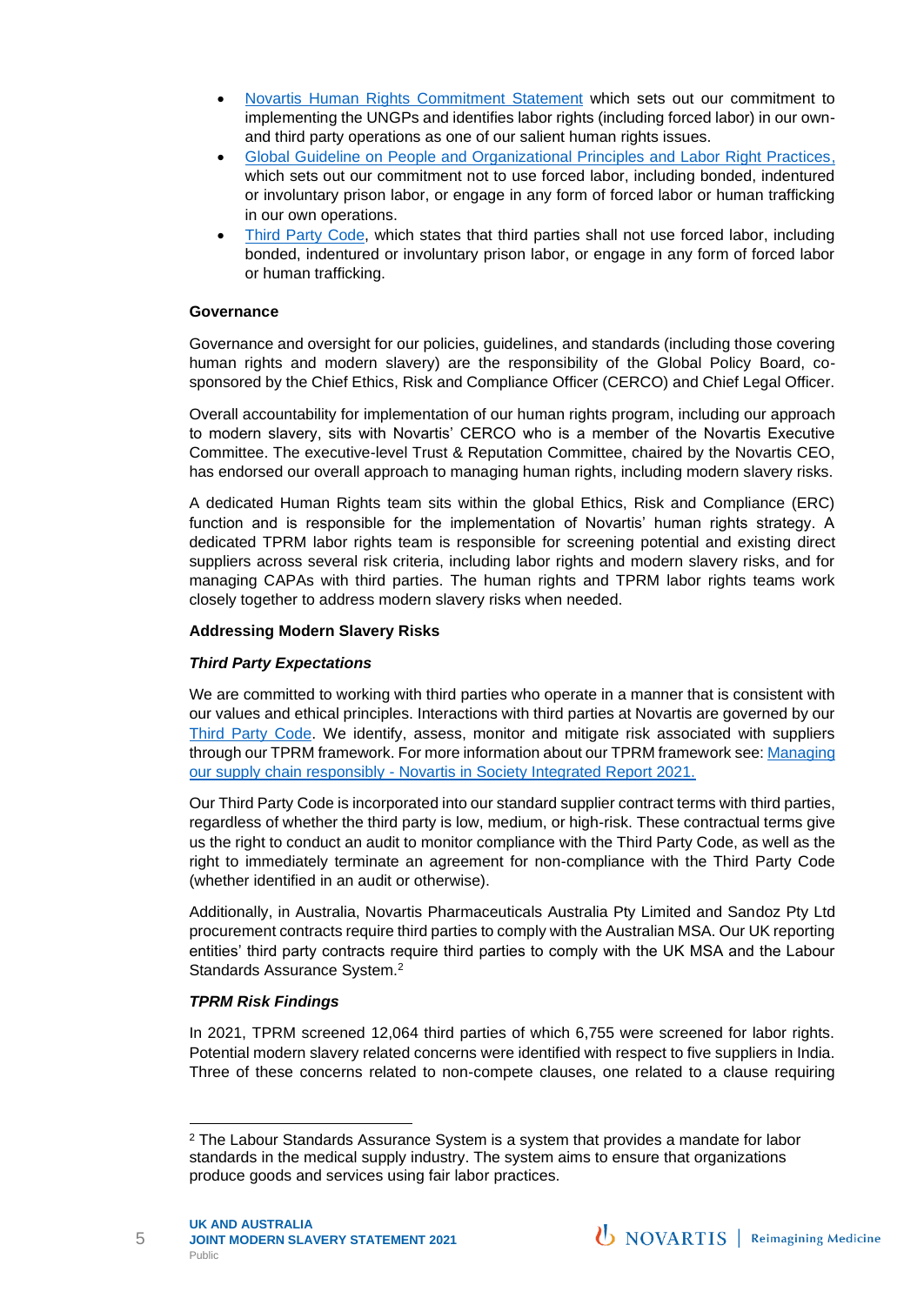workers exiting employment to pay a fee, and one related to a clause requiring workers exiting employment within 12 months to pay a fee.

CAPAs requiring the third parties to remove these clauses were put in place in all five instances. As of March 2022, one supplier has completed its CAPA, and the other four are on track to complete CAPAs by March 2023.

#### *Capacity-Building Pilot Projects*

In 2019, during our HRIA in Singapore, we identified a potential risk in our supply chain related to foreign migrant labor and recruitment fee payments. We recognize that migrant workers are vulnerable to exploitation through the payment of excessive recruitment fees which can often take years to repay and can, in some cases, constitute debt bondage.

In 2021, we launched a pilot program designed to build capacity among select high-risk third parties to develop appropriate management systems to track the payment of recruitment fees by workers and provide remediation where necessary. As part of the pilot program, we developed a "Migrant Worker Recruiting Fees" playbook setting out specific actions that third parties should take related to policies and governance; due diligence on recruitment agencies; contracts, document access, fee calculations and reimbursements, and grievance mechanisms.

As part of the playbook, we developed Key Performance Indicators related to recruitment fees for third parties to report to Novartis on a regular basis. We have identified a third party in Malaysia to pilot this project. This pilot project is ongoing, and, at the end of 2022, we aim to review the project and develop a scalable solution for other high-risk third parties.

#### *Raw Material Sourcing Risk Management*

We have identified 26 raw materials used in our manufacturing processes with a heightened risk of modern slavery at the source level, which is typically 3 to 5 tiers below our direct suppliers. In 2021, we focused our efforts on developing a responsible sourcing certification system for these 26 materials to ensure we are sourcing only from third party providers who have been assessed in some capacity by an external organization and provided a certification.

To ensure that the certifications are aligned with our human rights and labor rights commitments, we developed a certification assessment tool to review various certification approaches for each raw material. We further refined this tool with our peers in the PSCI (See *Collective Action Through PSCI* below). The tool includes criteria covering the ILO's core labor standards, including freedom from forced or compulsory labor.

In 2021, we piloted this approach with our soy procurement, and reviewed various responsible certifications for soy production using our certification review tool. In 2022, we plan to integrate the certification requirements into soy procurement decisions, as well as for additional raw materials with heightened human rights including modern slavery risk.

We disclose our use of certain conflict minerals and their origins annually to the US Securities and Exchange Commission. For more information see: [Conflict-minerals-report-2020.pdf](https://www.novartis.com/sites/novartis_com/files/conflict-minerals-report-2020.pdf)  [\(novartis.com\)](https://www.novartis.com/sites/novartis_com/files/conflict-minerals-report-2020.pdf)

#### *Collective Action Through PSCI*

In 2021, we collaborated with our PSCI peers to develop a collective approach to continue addressing modern slavery risks in the carnauba wax supply chain in Brazil. Carnauba wax is used for coating and binding medicine tablets.

Collectively we identified and engaged with five carnauba wax producers in Brazil. Two of the producers supply carnauba wax to Novartis through a distributor. The purpose of the collective engagement was to obtain information on the steps taken by each producer to investigate, mitigate, and/or remediate allegations of forced labor at the farm level, and to understand their monitoring mechanisms going forward. We are continuing our engagement with one producer via our distributor and will provide an update in the next reporting cycle.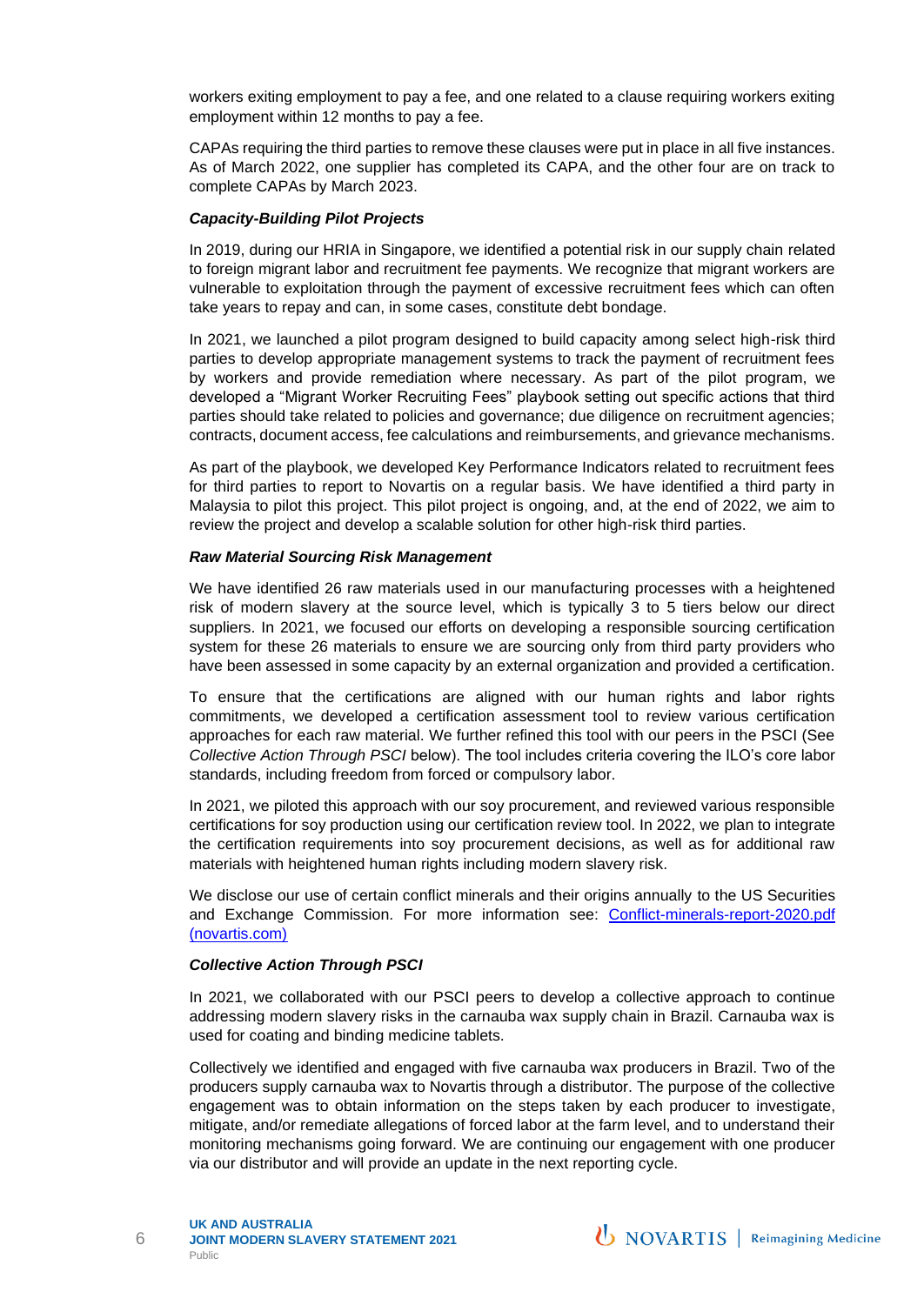## **Training and Capability Building**

All employees are required to complete an annual training on our [Code of Ethics,](https://www.novartis.com/sites/novartis_com/files/code-of-ethics-english.pdf) which includes our ethical commitment to human rights. In 2021, 98% of our employees completed the training.

In 2020, we developed a targeted modern slavery awareness and due-diligence e-learning training for select functions. In 2021, 97% of employees required to complete the training had done so. This includes all employees in the UK, Australia and employees from relevant functions including Ethics, Risk and Compliance, People & Organization, Procurement and the SpeakUp Office. The training requires participants to work through two practical scenarios whereby they are asked to identify the modern slavery indicators relevant to the given scenarios. Feedback on the training was provided by 328 participants and the training was given a rating of 4.4 out of 5.

In 2020, we established an internal Human Rights Ambassador Network comprised of Novartis associates around the world. Quarterly meetings are held to discuss emerging human rights risks and Novartis' approach to human rights, and to undertake joint risk assessment projects. We have conducted training sessions on modern slavery on our quarterly calls, and a group of Ambassadors are monitoring modern slavery risk developments in their countries on a regular basis.

#### **Grievance Mechanism and Remediation**

Our SpeakUp service is a confidential grievance mechanism for employees and stakeholders outside Novartis (including contractors, customers and vendors) to report misconduct, including related to human rights and modern slavery. The web-based and telephone channels are operated by an independent third party. Reported misconduct is investigated and substantiated cases are escalated to management for appropriate action.

Our SpeakUp service was communicated to employees through our Code of Ethics training and through 84 separate "Training and Awareness" sessions that we held for employees in 2021 in different markets around the world. We also communicated our SpeakUp service to employees through a dedicated site on our Intranet that explains the process through which misconduct can be reported. In 2021, we received a total of 2,000 SpeakUp cases, none of which involved allegations or reports related to modern slavery.

Our Third Party Code states that all workers should be encouraged to report concerns or illegal activities in the workplace without threat of reprisal, intimidation, or harassment, and that third parties shall investigate and take corrective actions, if needed. It also states that workers may report any concerns about work being done on behalf of Novartis to our SpeakUp office.

# **4. Assessing the Effectiveness of Our Actions**

Assessing the effectiveness of our approach to modern slavery helps us understand – and continually improve – how well we identify, prevent, and mitigate our modern slavery risks, as well as the effectiveness of our grievance and remediation processes if we identify that we have caused or contributed to modern slavery related impacts.

Key measures we use to track our modern slavery efforts include:

- The number of suppliers screened on labor rights
- The number of CAPAs implemented and resolved related to modern slavery issues
- The number of capacity-building and KPI pilot projects launched
- The number of employees that have completed the modern slavery awareness and due-diligence e-learning training and feedback on the training received from those employees

We also monitor and review complaints raised through our SpeakUp service, which helps identify opportunities to strengthen our human rights approach. In 2022, we plan to finalize an approach to categorize human rights and modern slavery-related grievances which will help us identify issues and respond appropriately. Additionally, we aim to develop a standalone non-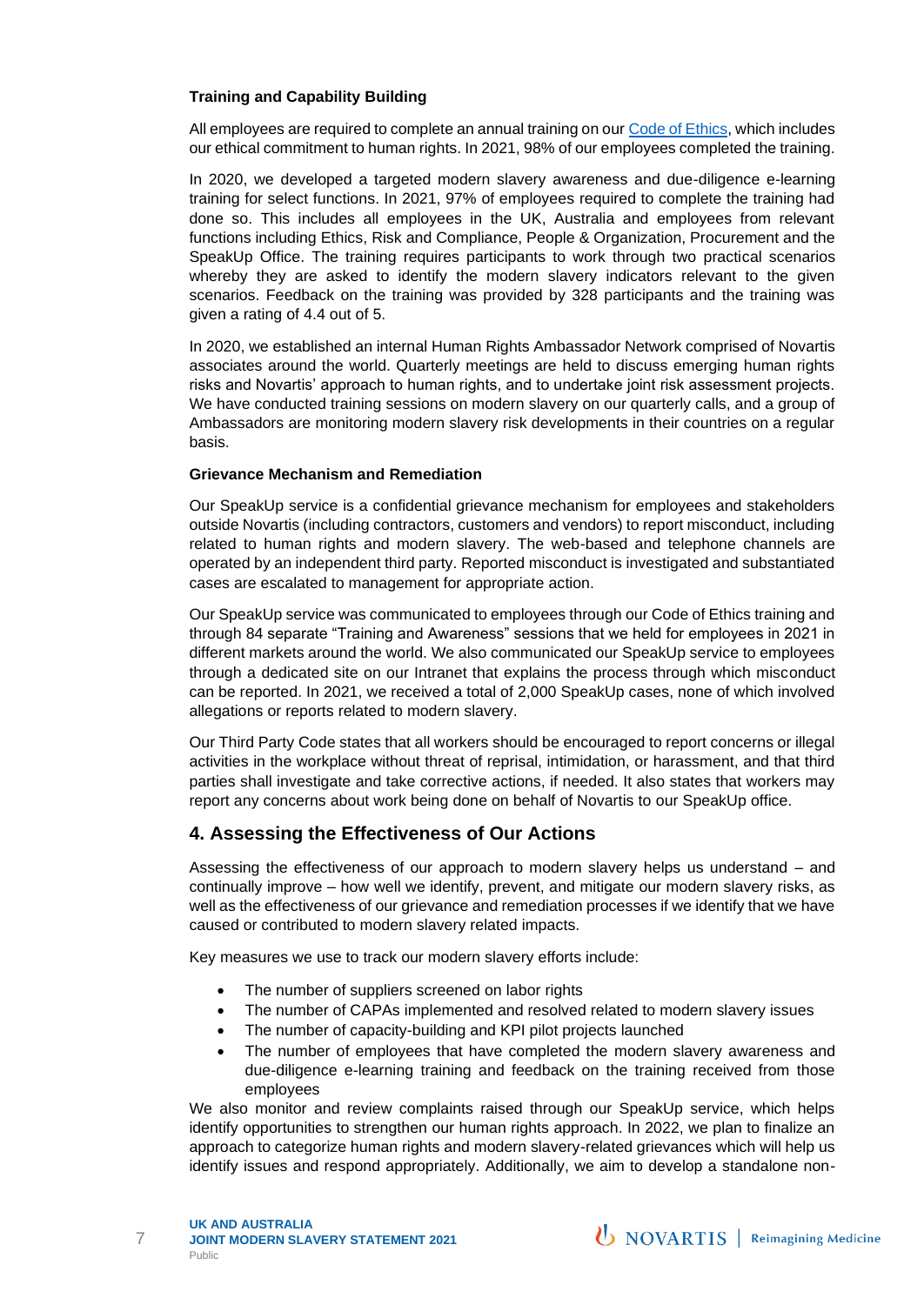retaliation policy to foster trust in the mechanism thereby encouraging an increase in the number of cases reported.

We are committed to improving our modern slavery approach and will continue to work to strengthen our approach to assessing the effectiveness of our actions.

# **5. Engagement and Collaboration**

Novartis is engaged in several collaborative efforts in the healthcare sector and across industries. For information on all external initiatives see: [External initiatives and membership of](https://www.reporting.novartis.com/novartis-in-society/appendices/external-initiatives-and-membership-of-associations.html)  associations - [Novartis in Society Integrated Report 2021](https://www.reporting.novartis.com/novartis-in-society/appendices/external-initiatives-and-membership-of-associations.html)

Related to our efforts on modern slavery prevention, we are a member of the PSCI and support the [PSCI Principles for Responsible Supply Chain Management](https://pscinitiative.org/principles) on human rights, ethics, labor, health and safety, environment, sustainability, and related management systems, which are incorporated into our Third party Code. We are also a member of BSR's Human Rights Working Group, which provides cross-industry insights and best practices on human rights implementation, with a periodic focus on modern slavery.

#### **PSCI Participation**

Since 2018, we have played a leading role in the PSCI, including chairing the Board in 2019, co-chairing the Human Rights and Labor (HRL) Subcommittee (2019-2021) and chairing the Partnerships Committee (2020-2021). In 2021, our CERCO joined the PSCI Advisory Board.

In 2021, we actively participated in three HRL Subcommittee Working Groups:

- **Raw Materials Working Group:** We jointly engaged major producers of carnauba wax in relation to the steps they are taking to address forced labor risks (see *Collective Action through PSCI* section above). We also commissioned a project to create a responsible sourcing process for procurement professionals and modified our certification evidence evaluation tool for high-risk raw materials (see *Raw Material Sourcing Risk Management* section above)
- **Training Working Group:** We supported the development of a Human Rights and Labor Rights maturity model that provides milestones to adhere to the six PSCI Human Rights and Labor Principles, as well as milestones for implementing the UNGPs. We also participated in a project to develop the first level of a learning content plan focused on human and labor rights "primers" based on the six PSCI Human and Labor Rights Principles and the UNGPs.
- **High Risk Working Group:** We collectively identified parts of our common supply chains specifically for risks of modern slavery in high-risk geographies. We commissioned a research project to help highlight high-risk procurement categories and raw materials commonly sourced from high-risk regions. We used this research internally to map our footprint in regions with heightened risk and are monitoring developments on a regular basis.

In October 2021, we participated in a briefing session on reporting trends under the Australian MSA organized by PSCI. The briefing session included a presentation from the Australian Border Force about the Australian Government's expectations for reporting and a detailed update from a business and human rights advisory firm about key reporting trends and areas for improvement. We have drawn on the key learnings from this briefing session to inform the drafting of this Statement.

# **6. Australia-Specific Actions**

In Australia, we procure a range of goods and services through our supply chains to support our business activities. Our procurement is managed primarily through central procurement in Switzerland, and any local procurement we may have is governed by the same global policies and procedures as outlined in this Statement.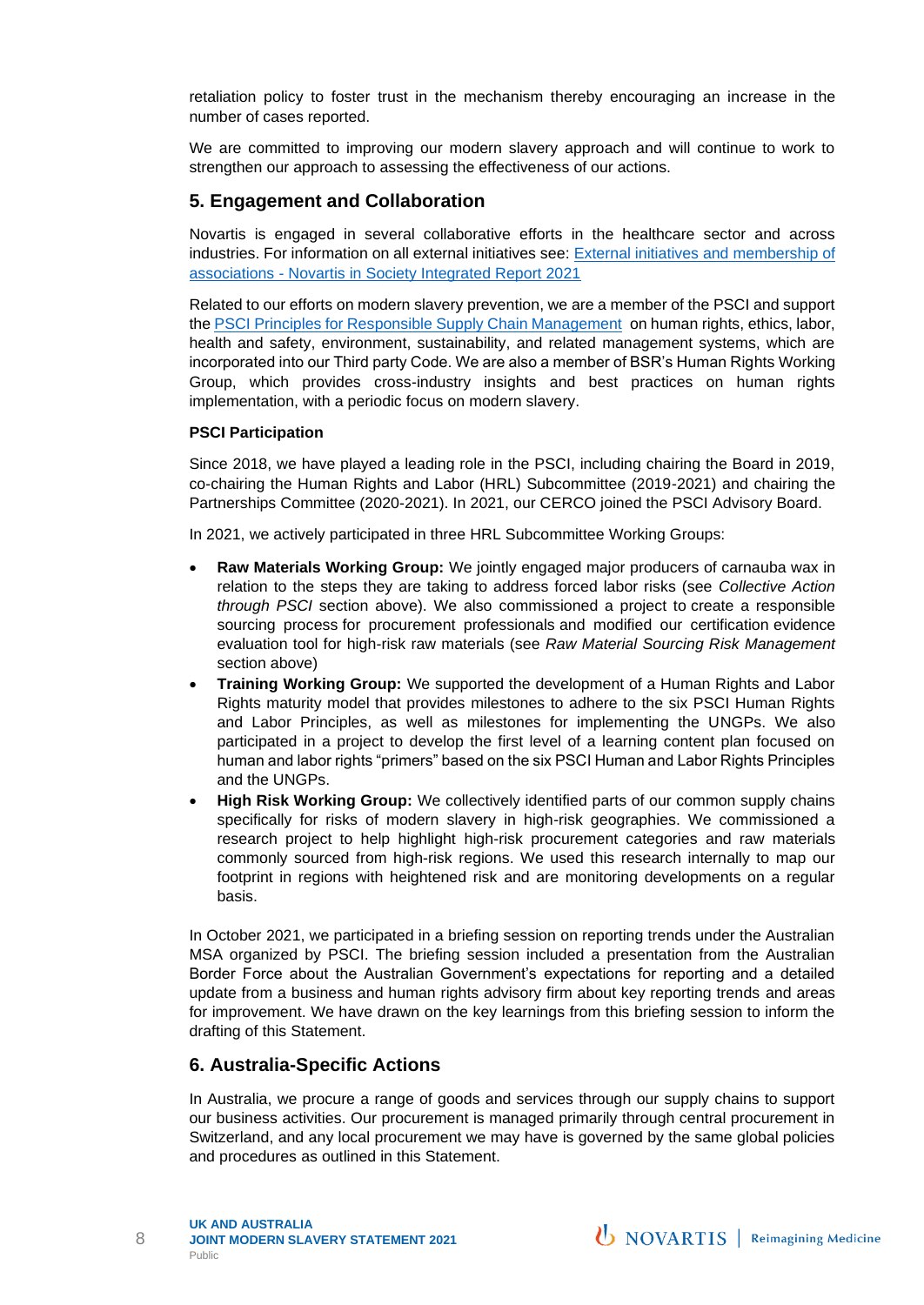## *Risk Analysis and Supplier Engagement*

For our Australian reporting entities, the following key procurement categories were identified in 2021 as presenting the highest risk of modern slavery (in no particular order):

- Facilities management (including cleaning)
- Catering
- Warehousing and transport and
- Marketing print and materials distribution

In 2020, Novartis Pharmaceuticals Australia Pty Limited developed a modern slavery-specific supplier questionnaire, for suppliers of our Australian reporting entities. The questionnaire was introduced to help identify and understand potential modern slavery risks which may exist in the supply chains of our Australian reporting entities and was emailed to 117 suppliers. Based on the responses received (33 in total), it was determined that a more targeted approach would be required by reporting entities in Australia as outlined below.

Therefore, in 2021, we adopted a more targeted approach for the top six key local suppliers presenting the highest level of risk with respect to modern slavery to gain a greater understanding of their policies and practices to identify, prevent, and mitigate modern slavery related risks. A detailed questionnaire was sent to these suppliers in 2021 and their responses are currently being assessed.

#### *Enhancing Local Governance*

We formed an internal sub-committee in Australia to collaborate with the Novartis Global Human Rights Team and to liaise with suppliers. The role of the sub-committee is to review responses to the detailed questionnaires referenced above and determine whether any further action is required. Further, the Australian legal function undertook a review and simplification of its standard modern slavery clauses to reflect vendor feedback and focus on collaborative identification and resolution of any modern slavery issues in our local supply chains and operations. Novartis Pharmaceuticals Australia Pty Limited and Sandoz Pty Ltd procurement contracts require third parties to comply with the Australian MSA.

## *Training and Capability Building*

In November 2021, Novartis Australia held a cross-divisional seminar for Novartis and Sandoz employees. The seminar was run by an external human rights expert. The seminar covered various topics including the definition of modern slavery; why, when, where, and how modern slavery occurs; why modern slavery should be important to our employees; what we are doing about modern slavery; real life stories of modern slavery from around the world; reflections on our everyday purchasing decisions; and how we can all be part of a wider solution. After the seminar, a list of resources was circulated to employees so they could educate themselves further on the issue. This seminar built on our global targeted modern slavery awareness and due-diligence e-training that was rolled out in 2020 for select functions.

#### *Next Steps*

9

- Engaging with key suppliers of Novartis Australia in relation to their policies and practices related to modern slavery
- Setting up an internal cross-divisional committee in Australia that will develop and review supplier due diligence and engagement in relation to modern slavery

# **7. Consultation with Australian Reporting Entities and Their Owned and Controlled Entities**

In Australia, there was consultation and collaboration between members of the Novartis executive committee and the key functions supporting the three reporting entities, including the Head of Procurement, Head of Supply Chain, Head of Ethics, Risk, and Compliance (ERC) and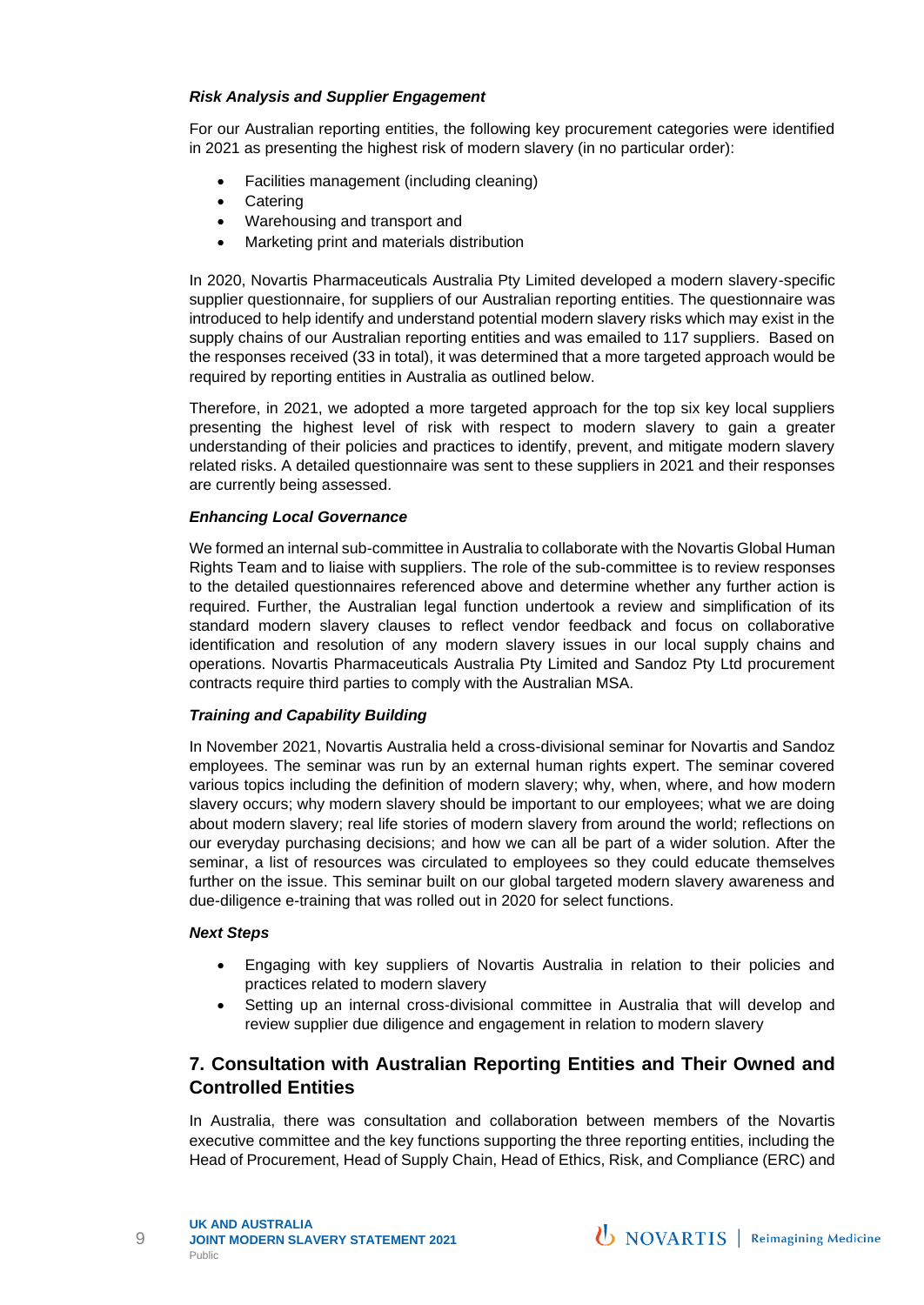Legal. Each function forms part of a shared service responsible for supporting supplier and customer engagement across all three Australian reporting entities. Such consultation concerned preparation and implementation of our continuous improvement initiatives undertaken in Australia in 2021, as described in this statement. It also involved knowledge sharing on modern slavery/human rights compliance activities between associates from the Australian reporting entities and members of the global Novartis Human Rights Team. In addition, consultation was also undertaken in relation to preparation of this statement.

For more information, please contact the Novartis Human Rights team at [human.rights@novartis.com](mailto:human.rights@novartis.com)

**Novartis International**

(xx **03 June 2022∠** 

**Klaus Moosmayer Member of the Executive Committee & Chief Ethics, Risk and Compliance Officer**

**31 May 2022 Peter Nestor Global Head of Human Rights**

#### **Australia**

This Statement was approved by the board of Novartis Australia Pty Limited on behalf of all the Australian MSA reporting entities listed in Appendix I.

**24 May 2022 Richard Tew Director**

#### **United Kingdom**

This Statement was approved by the boards of Novartis Pharmaceuticals UK Limited on behalf of the all the UK MSA reporting entities listed in Appendix 1

**30 May 2022 Chinmay Bhatt Director**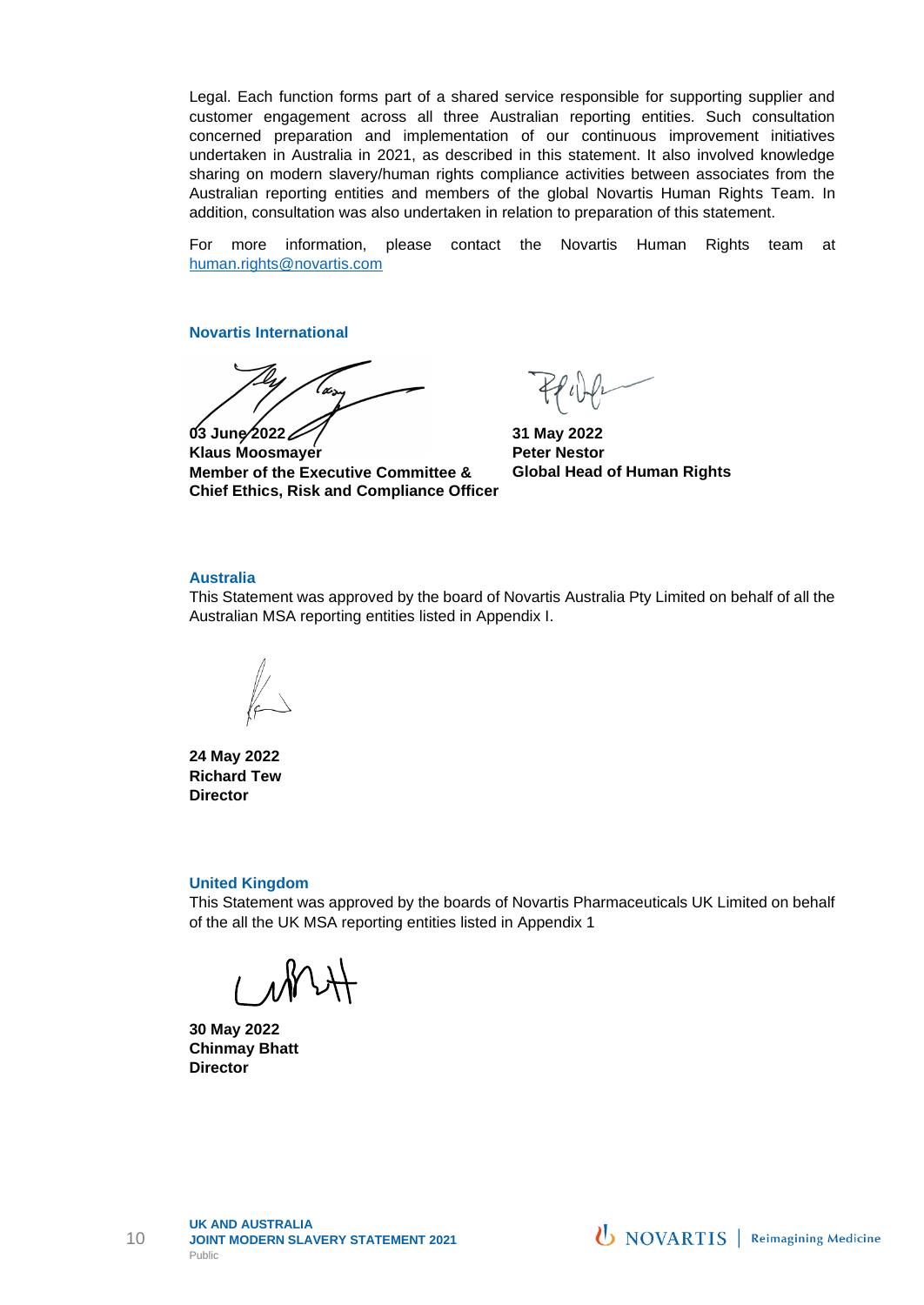# **Appendix I – Reporting Entities**

This Statement is made on behalf of Novartis' Australian MSA and UK MSA reporting entities:

| <b>Entity</b>                            | <b>Description</b>                           |  |  |
|------------------------------------------|----------------------------------------------|--|--|
| <b>UK MSA reporting entities</b>         |                                              |  |  |
| <b>Novartis UK Limited</b>               | Loan Relationships, Pension, Dividends       |  |  |
| <b>Novartis UK Pension</b>               | Independent Company for NUK Pension Scheme   |  |  |
| <b>Novartis Pharmaceuticals UK</b>       | Gen Med, Oncology, Development, NBS,<br>NPT. |  |  |
| Limited                                  | Horsham                                      |  |  |
| Novartis Grimsby Limited                 | <b>ChemOps Manufacturing</b>                 |  |  |
| Novartis Europharm Limited               | EU MA Holder For Pharma                      |  |  |
| Sandoz Ltd                               | <b>Sandoz Commercial Entity</b>              |  |  |
| Ziarco Group Limited                     | <b>Holding Company</b>                       |  |  |
| Ziarco Pharma Limited                    | 2017 Acquisition                             |  |  |
| Oriel Therapeutics Ltd                   | <b>Liquidation Candidate</b>                 |  |  |
| <b>Advanced Accelerator</b>              | <b>AAA Trading Entity</b>                    |  |  |
| Applications (UK and Ireland)            |                                              |  |  |
| Limited                                  |                                              |  |  |
| Neutec Pharma Ltd                        | Loan To NPUK                                 |  |  |
| <b>Avexis EU Limited</b>                 | UK Branch of Avexis IE Entity                |  |  |
| The Medicines Company UK                 | 2020 Acquisition                             |  |  |
| Limited                                  |                                              |  |  |
| <b>Coalesce Product Development</b>      | 40% Sandoz Owned                             |  |  |
| Limited                                  |                                              |  |  |
| <b>Australian MSA reporting entities</b> |                                              |  |  |
| Novartis Australia Pty Limited           | <b>Holding Company</b>                       |  |  |
| Novartis Pharmaceuticals                 | Gen Medicines, Oncology, Commercial Entity   |  |  |
| Australia Pty Limited                    |                                              |  |  |
| Sandoz Pty Ltd                           | <b>Sandoz Commercial Entity</b>              |  |  |

# **Appendix II – How our Statement Addresses the UK MSA and Australian MSA Reporting Criteria**

| <b>UK MSA recommended</b><br>reporting criteria                                                                                                                                                                                                                                        | <b>Australian MSA</b><br>mandatory reporting<br>criteria                                                                                                                                                              | <b>Reference in this</b><br><b>Statement</b> |
|----------------------------------------------------------------------------------------------------------------------------------------------------------------------------------------------------------------------------------------------------------------------------------------|-----------------------------------------------------------------------------------------------------------------------------------------------------------------------------------------------------------------------|----------------------------------------------|
| N/A                                                                                                                                                                                                                                                                                    | Identify the reporting entity.                                                                                                                                                                                        | Appendix 1                                   |
| Organization's structure, its<br>business and its<br>supply<br>chains.                                                                                                                                                                                                                 | <b>Describe</b><br>the<br>reporting<br>entity's structure, operations<br>and supply chains.                                                                                                                           | Section 1                                    |
| Parts of the organization's<br>business and supply chains<br>where there is a risk of<br>slavery and human trafficking<br>taking place, and the steps it<br>has taken to assess and<br>manage that risk.                                                                               | Describe the risks of modern<br>slavery practices in<br>the<br>operations and supply chains<br>of the reporting entity and<br>any entities it owns or<br>controls.                                                    | Sections 2 and 7                             |
| Organization's policies<br>in.<br>relation to slavery and human<br>trafficking; its due diligence<br>processes in relation to<br>slavery and human trafficking<br>in its business and supply<br>chains; the training about<br>slavery and human trafficking<br>available to its staff. | Describe the actions taken<br>by the reporting entity and<br>any entity that the reporting<br>entity owns or controls, to<br>assess and address those<br>risks, including due diligence<br>and remediation processes. | Sections 2, 3 and 7                          |